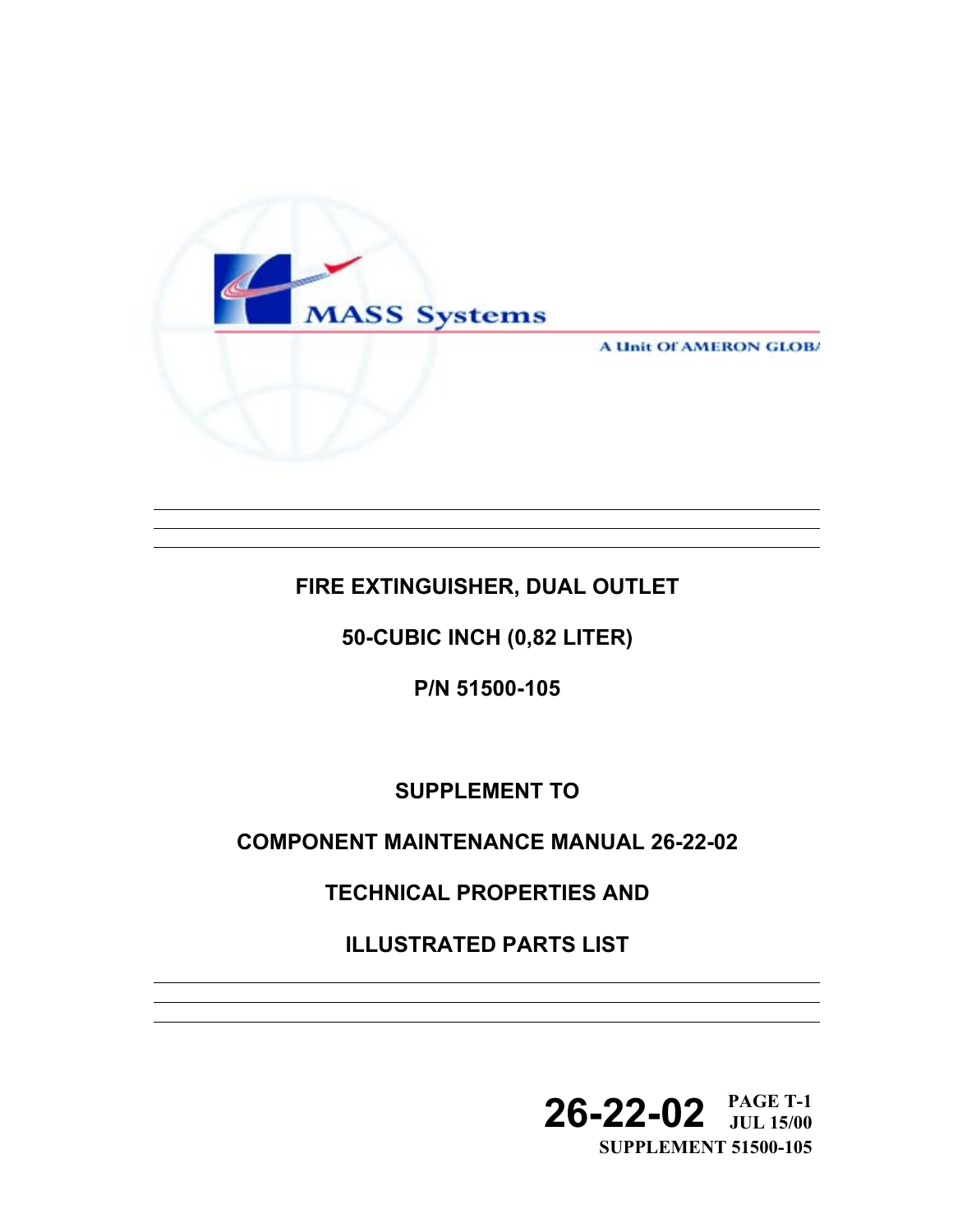

## **CONFIDENTIALITY NOTICE**

This document contains confidential and proprietary information, which is the property of MASS Systems, A Unit of Ameron Global, Inc. and shall not be copied or reproduced, in whole or in part, or the contents divulged or used for manufacture, without the specific written permission of MASS Systems, A Unit of Ameron Global, Inc. Recipient, by acceptance, use, or retention of this document, acknowledges and agrees to the foregoing and covenants to maintain the contents in confidence.

## **TECHNICAL DATA EXPORT NOTICE**

This data is exported to the requirements of the United States Government Export Administration Act of 1969, as amended, and promulgated by the export administration regulations as issued by the U. S. Department of Commerce. The data may not be reproduced and shall not, without the written permission of MASS Systems, A Unit of Ameron Global, Inc., be used for purposes of manufacture, or shall it be disclosed, reexported, nor transmitted directly or indirectly from the importing country to any person, government, governmental entity or institution of another foreign government. It is understood and agreed that the use of this data shall be limited to the following purposes: (i) use by Support Service Contractors (except for manufacture), (ii) emergency repair or overhaul work, (iii) receiving inspection of hardware, (iv) evaluation of a bid or proposal. By acknowledgement of receipt of data containing this legend, importer agrees to comply thereto.

# **PMA PARTS NOTICE**

MASS Systems, A Unit of Ameron Global, Inc. authorizes the use of FAA-PMA component parts approved for use on the fire extinguisher application.

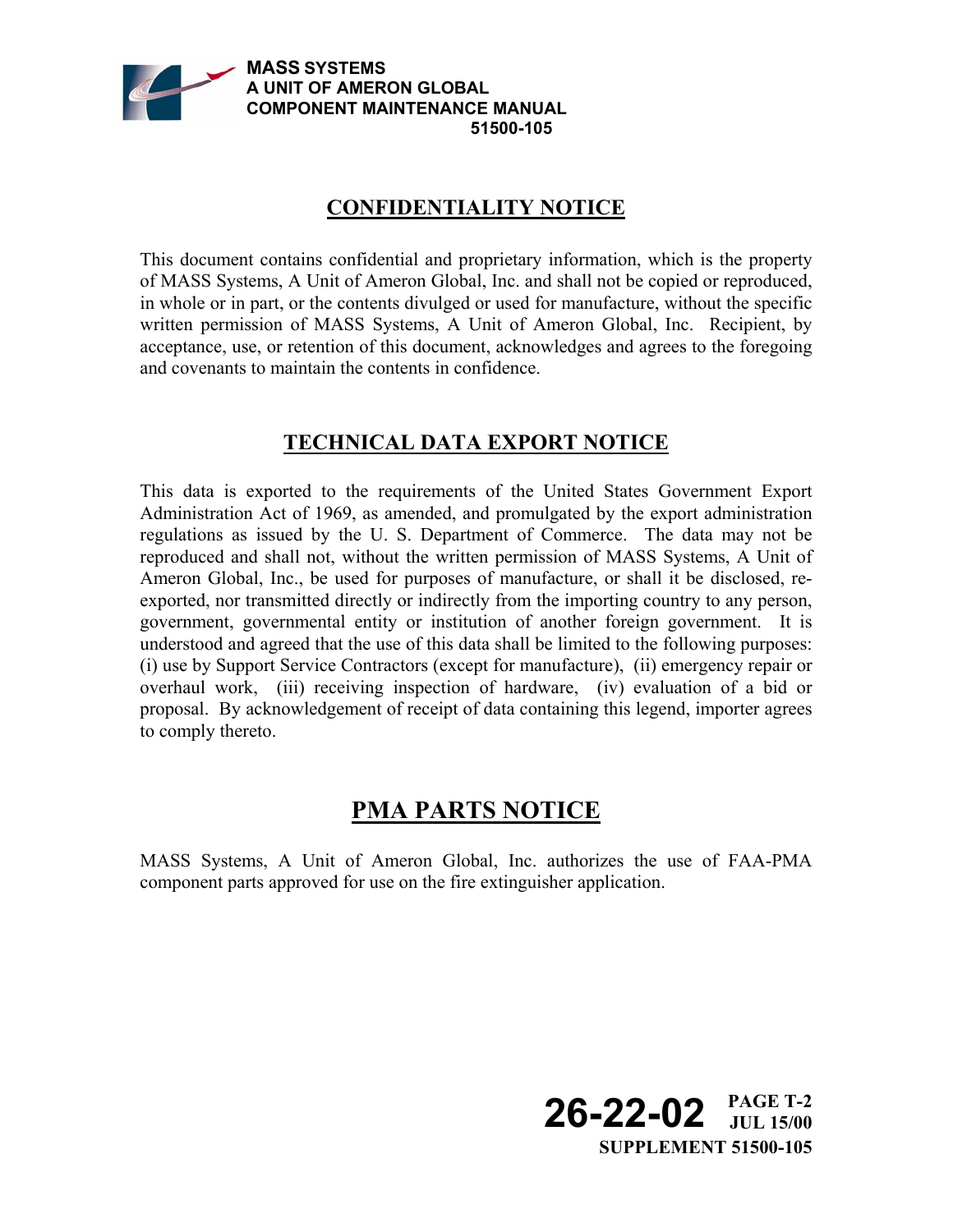

**51500-105**

## **RECORD OF REVISIONS**

| REV. | <b>ISSUE</b> | <b>DATE</b>  | $\overline{BY}$ |
|------|--------------|--------------|-----------------|
| NO.  | <b>DATE</b>  | <b>FILED</b> |                 |
|      |              |              |                 |
|      |              |              |                 |
|      |              |              |                 |
|      |              |              |                 |
|      |              |              |                 |
|      |              |              |                 |
|      |              |              |                 |
|      |              |              |                 |
|      |              |              |                 |
|      |              |              |                 |
|      |              |              |                 |
|      |              |              |                 |
|      |              |              |                 |
|      |              |              |                 |
|      |              |              |                 |
|      |              |              |                 |
|      |              |              |                 |
|      |              |              |                 |
|      |              |              |                 |
|      |              |              |                 |
|      |              |              |                 |
|      |              |              |                 |
|      |              |              |                 |
|      |              |              |                 |
|      |              |              |                 |
|      |              |              |                 |
|      |              |              |                 |
|      |              |              |                 |
|      |              |              |                 |
|      |              |              |                 |
|      |              |              |                 |
|      |              |              |                 |

| $\overline{\text{BY}}$ | REV. | <b>ISSUE</b> | <b>DATE</b>  | $\ensuremath{\mathrm{BY}}$ |
|------------------------|------|--------------|--------------|----------------------------|
|                        | NO.  | <b>DATE</b>  | <b>FILED</b> |                            |
|                        |      |              |              |                            |
|                        |      |              |              |                            |
|                        |      |              |              |                            |
|                        |      |              |              |                            |
|                        |      |              |              |                            |
|                        |      |              |              |                            |
|                        |      |              |              |                            |
|                        |      |              |              |                            |
|                        |      |              |              |                            |
|                        |      |              |              |                            |
|                        |      |              |              |                            |
|                        |      |              |              |                            |
|                        |      |              |              |                            |
|                        |      |              |              |                            |
|                        |      |              |              |                            |
|                        |      |              |              |                            |
|                        |      |              |              |                            |
|                        |      |              |              |                            |
|                        |      |              |              |                            |
|                        |      |              |              |                            |
|                        |      |              |              |                            |
|                        |      |              |              |                            |
|                        |      |              |              |                            |
|                        |      |              |              |                            |
|                        |      |              |              |                            |
|                        |      |              |              |                            |
|                        |      |              |              |                            |
|                        |      |              |              |                            |
|                        |      |              |              |                            |

**26-22-02 PAGE RR-1/RR-2 JUL 15/00 SUPPLEMENT 51500-105**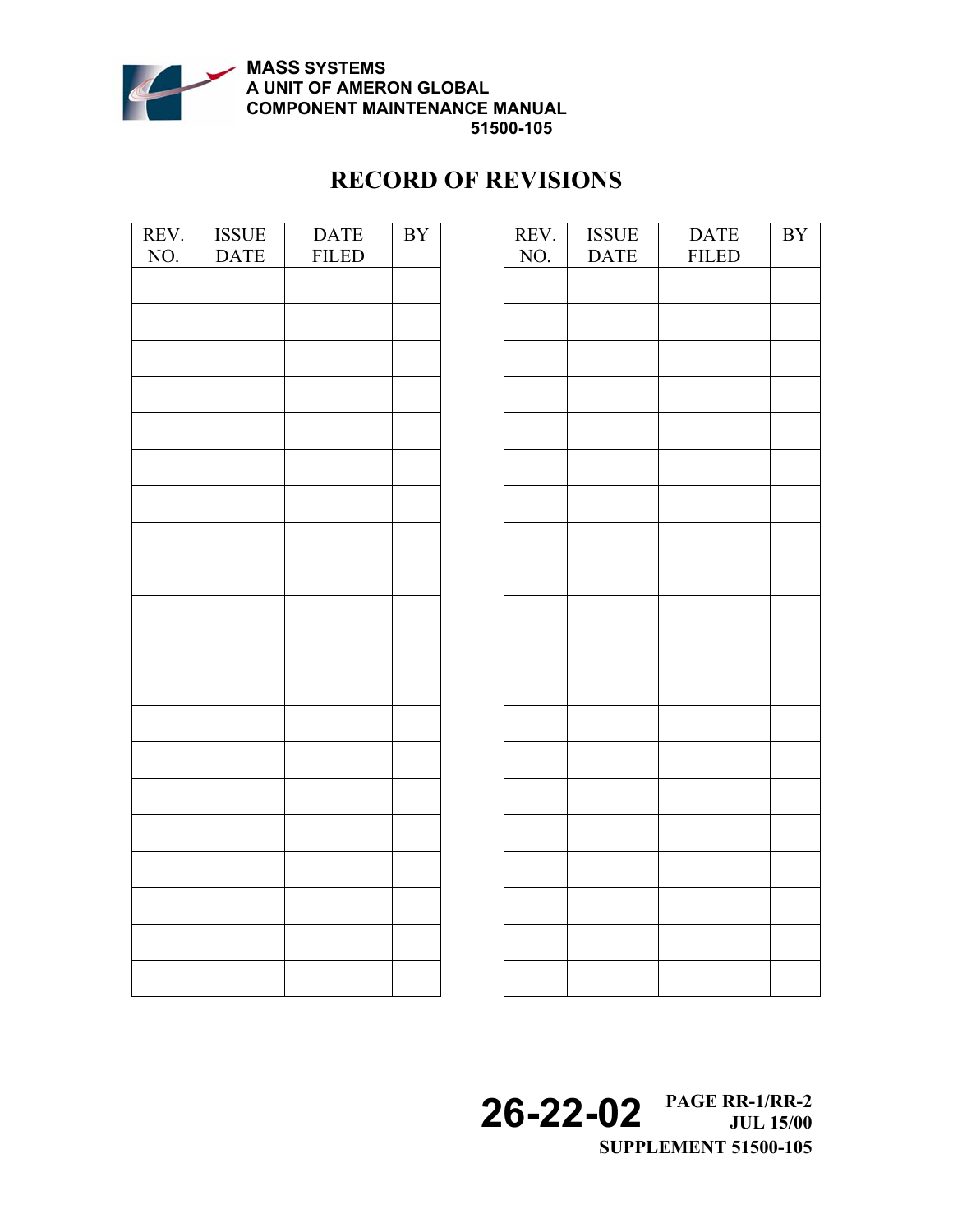

## **RECORD OF TEMPORARY REVISIONS**

| PAGE | $\operatorname{ISSUE}$ | $\rm BY$    | <b>DATE</b> | $\mathbf{B}\mathbf{Y}$ |
|------|------------------------|-------------|-------------|------------------------|
|      |                        |             |             |                        |
|      |                        |             |             |                        |
|      |                        |             |             |                        |
|      |                        |             |             |                        |
|      |                        |             |             |                        |
|      |                        |             |             |                        |
|      |                        |             |             |                        |
|      |                        |             |             |                        |
|      |                        |             |             |                        |
|      |                        |             |             |                        |
|      |                        |             |             |                        |
|      |                        |             |             |                        |
|      |                        |             |             |                        |
|      |                        |             |             |                        |
|      |                        |             |             |                        |
|      |                        |             |             |                        |
|      |                        |             |             |                        |
|      |                        |             |             |                        |
|      |                        |             |             |                        |
|      |                        |             |             |                        |
|      |                        |             |             |                        |
|      |                        |             |             |                        |
|      |                        |             |             |                        |
|      |                        |             |             |                        |
|      |                        |             |             |                        |
|      |                        |             |             |                        |
|      |                        |             |             |                        |
|      |                        |             |             |                        |
|      |                        |             |             |                        |
|      |                        |             |             |                        |
|      |                        |             |             |                        |
|      |                        |             |             |                        |
|      |                        |             |             |                        |
|      | <b>NUMBER</b>          | <b>DATE</b> |             | <b>REMOVED</b>         |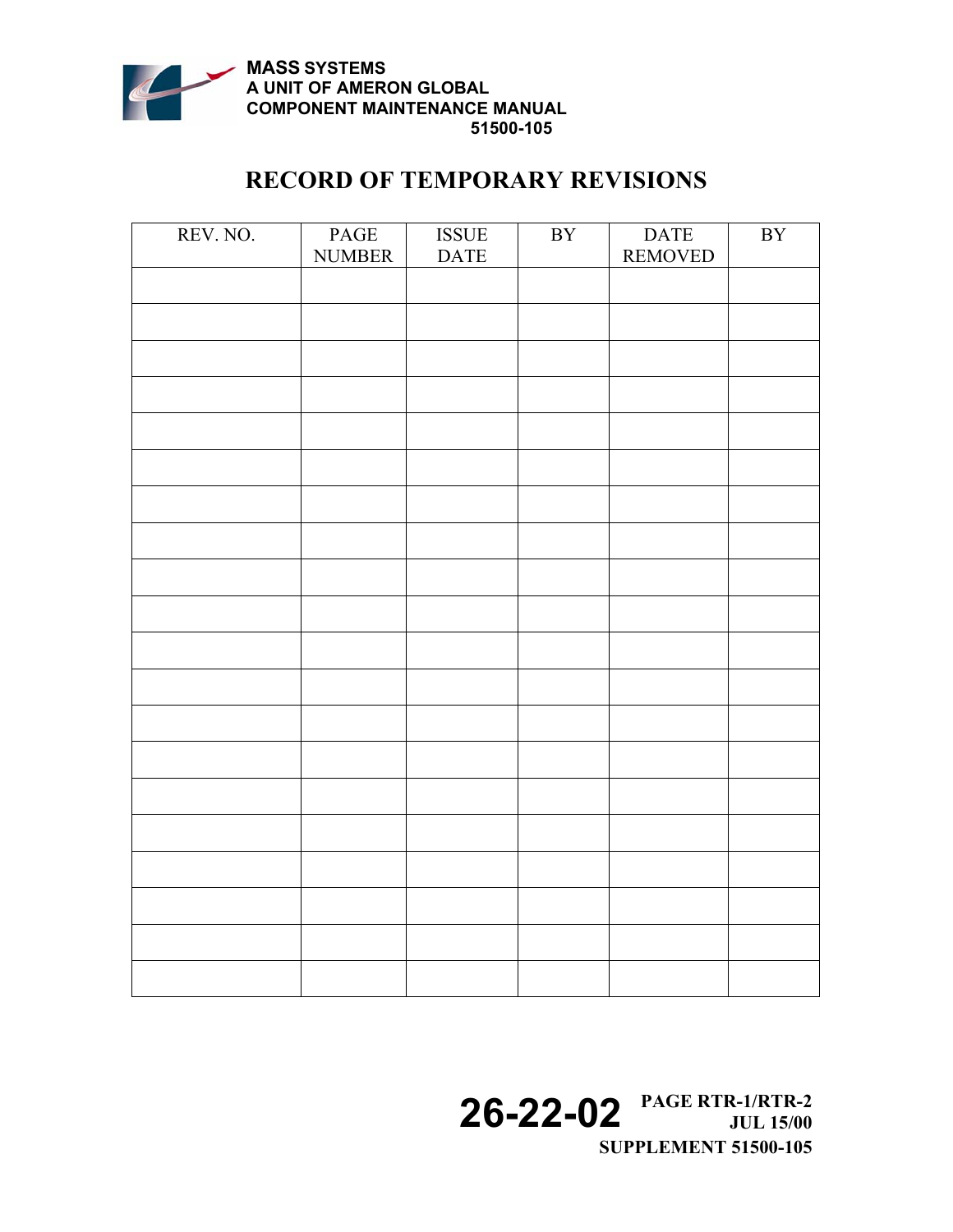

# **SERVICE BULLETIN LIST**

| SERVICE BULLETIN | <b>ISSUE DATE</b> | DATE FILED | $\overline{\rm BY}$ |
|------------------|-------------------|------------|---------------------|
|                  |                   |            |                     |
|                  |                   |            |                     |
|                  |                   |            |                     |
|                  |                   |            |                     |
|                  |                   |            |                     |
|                  |                   |            |                     |
|                  |                   |            |                     |
|                  |                   |            |                     |
|                  |                   |            |                     |
|                  |                   |            |                     |
|                  |                   |            |                     |
|                  |                   |            |                     |
|                  |                   |            |                     |
|                  |                   |            |                     |
|                  |                   |            |                     |
|                  |                   |            |                     |
|                  |                   |            |                     |
|                  |                   |            |                     |
|                  |                   |            |                     |
|                  |                   |            |                     |
|                  |                   |            |                     |
|                  |                   |            |                     |
|                  |                   |            |                     |
|                  |                   |            |                     |

**26-22-02 PAGE SBL-1/SBL-2 JUL 15/00 SUPPLEMENT 51500-105**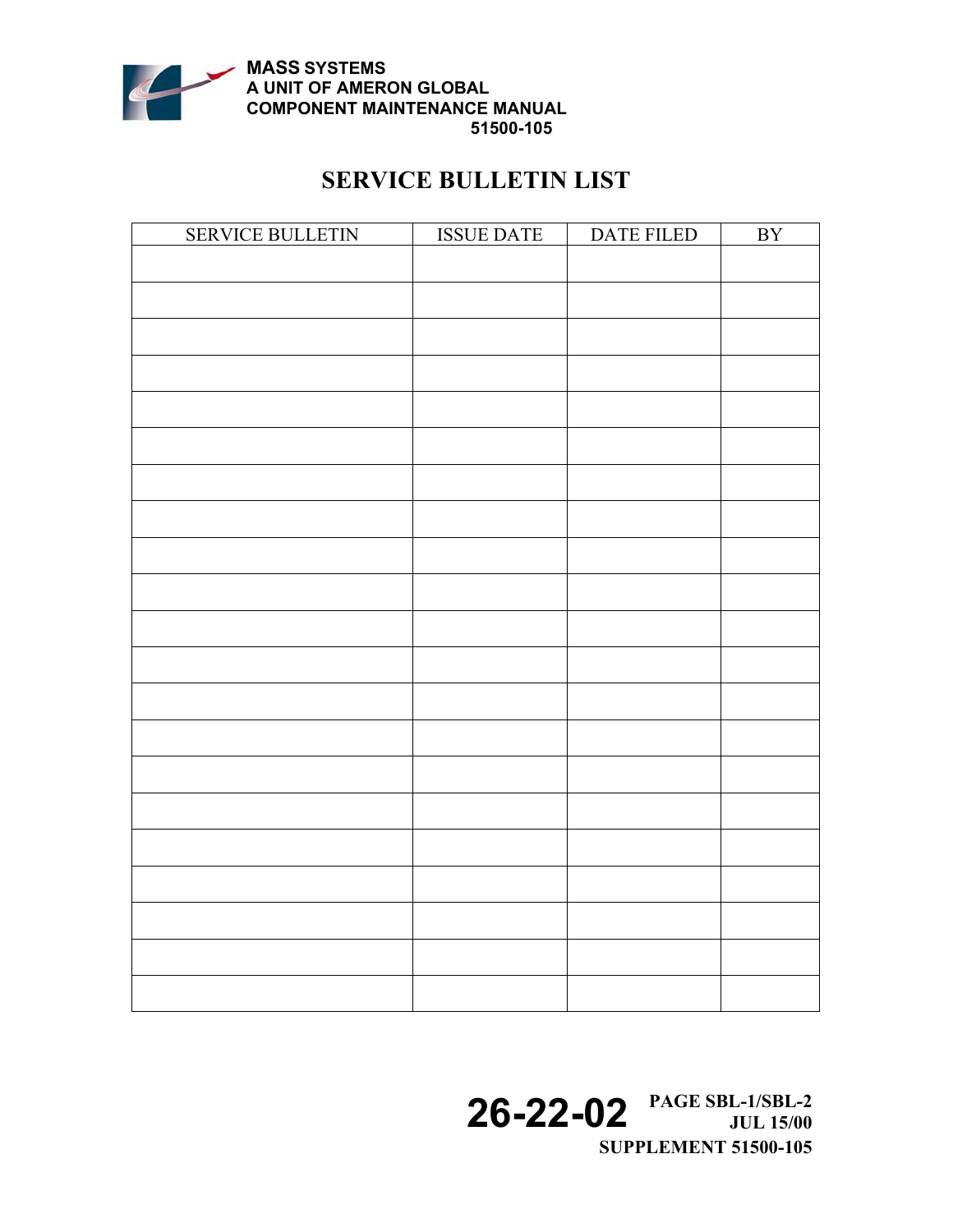

#### **51500-105**

# **LIST OF EFFECTIVE PAGES**

| <b>Subject</b>                                              | <b>Page</b>                  | Date                                                                     |
|-------------------------------------------------------------|------------------------------|--------------------------------------------------------------------------|
| <b>Title Page</b><br><b>Notices</b>                         | T-1<br>$T-2$                 | <b>Jul 15/00</b><br><b>Jul 15/00</b>                                     |
| <b>Record of Revisions</b>                                  | $RR-1$<br>$RR-2$             | <b>Jul 15/00</b><br><b>Blank</b>                                         |
| <b>Record of Temporary</b><br><b>Revisions</b>              | RTR-1<br>$RTR-2$             | <b>Jul 15/00</b><br><b>Blank</b>                                         |
| <b>Service Bulletin List</b>                                | SBL-1<br>$SBL-2$             | <b>Jul 15/00</b><br><b>Blank</b>                                         |
| <b>List of Effective Pages</b>                              | LEP-1<br>$LEP-2$             | <b>Jul 15/00</b><br><b>Blank</b>                                         |
| <b>Technical Properties</b>                                 | 1<br>$\overline{2}$          | <b>Jul 15/00</b><br><b>Jul 15/00</b>                                     |
| <b>Special Tools,</b><br><b>Fixtures</b> , and<br>Equipment | 901<br>902                   | <b>Jul 15/00</b><br><b>Blank</b>                                         |
| <b>Illustrated Parts List</b>                               | 1001<br>1002<br>1003<br>1004 | <b>Jul 15/00</b><br><b>Jul 15/00</b><br><b>Jul 15/00</b><br><b>Blank</b> |

**26-22-02 PAGE LEP-1/LEP-2 JUL 15/00 SUPPLEMENT 51500-105**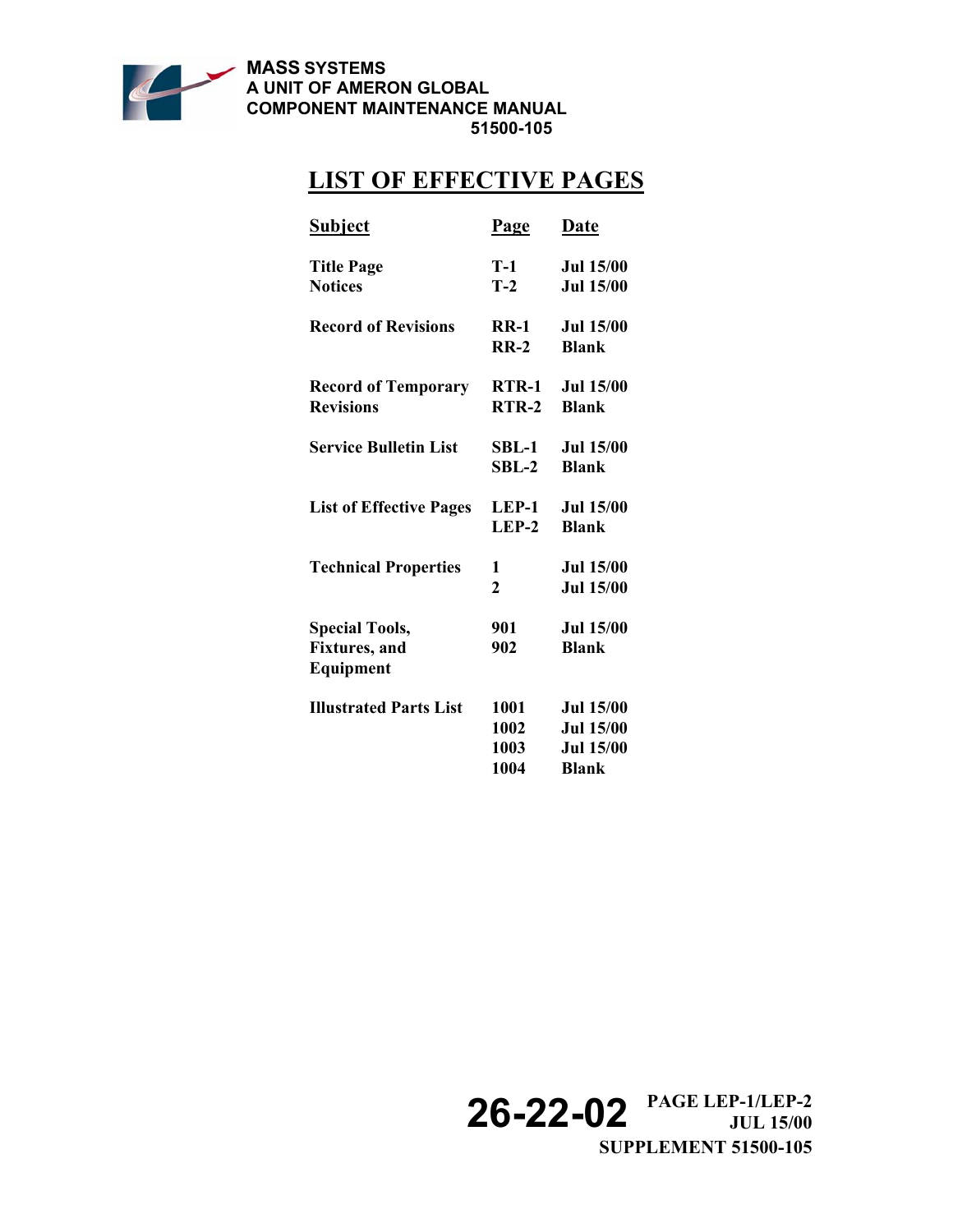

# **TECHNICAL PROPERTIES**

**Table 1**

| <b>PROPERTY</b>                              | <b>SPECIFICATION</b>                                                      |
|----------------------------------------------|---------------------------------------------------------------------------|
| Description                                  |                                                                           |
| Part Number                                  | 51500-105                                                                 |
| <b>Customer Part Number</b>                  | 427-369-510 -105                                                          |
| Nomenclature                                 | Fire Extinguisher, Dual Outlet                                            |
| <b>Complies With</b>                         | MIL-C-22284 and DOT-E-10440-1200                                          |
| <b>Functional Properties</b>                 |                                                                           |
| <b>Internal Volume</b>                       | 50-cubic inches (0,82 liter)                                              |
| <b>Extinguishing Agent</b>                   | Bromotrifluoromethane (CBrF <sub>3</sub> )                                |
| <b>Pressuring Gas</b>                        | Nitrogen $(N_2)$                                                          |
|                                              |                                                                           |
| Pressure Data At 70°F (21°C)                 |                                                                           |
| <b>Charge Pressure</b>                       | 600- to 625-psig (4137 to 4309 kPag)                                      |
| Hydrostatic Test Pressure *                  | 2400-psig (16548 kPag)                                                    |
| <b>Burst Pressure</b>                        | 3600-psig (24822 kPag) minimum                                            |
| <b>Ambient Temperature Range</b>             | $-65^{\circ}$ F to $+165^{\circ}$ F ( $-54^{\circ}$ C to $+74^{\circ}$ C) |
|                                              |                                                                           |
| Weight Data                                  |                                                                           |
| Empty Fire Extinguisher **                   | 2.65-pounds $(1,20 \text{ kg})$ maximum                                   |
| Extinguishing Agent (full charge)            | 1.90- to 2.00-pounds (0,86 to 0,91 kg)                                    |
| Nitrogen Charge                              | $0.06$ -pound $(0,03 \text{ kg})$                                         |
| Charged Fire Extinguisher **                 | 4.71-pounds $(2,14 \text{ kg})$ maximum                                   |
| Weight Check Interval                        | Once a year is recommended                                                |
| Allowable weight deviation - actual weight   | Minus $0.10$ -pound $(0.05 \text{ kg})$                                   |
| versus weight marked on identification plate |                                                                           |
|                                              |                                                                           |

\* The fire extinguisher hydrostatic test interval is every 5-years. If 5-years have not elapsed, hydrostatic test can be waived.

\*\* Weight check includes the discharge outlet valves (Items 30). Weight check does not include the cartridges (Items 5 and 10).

> **26-22-02 PAGE 1 JUL 15/00 SUPPLEMENT 51500-105**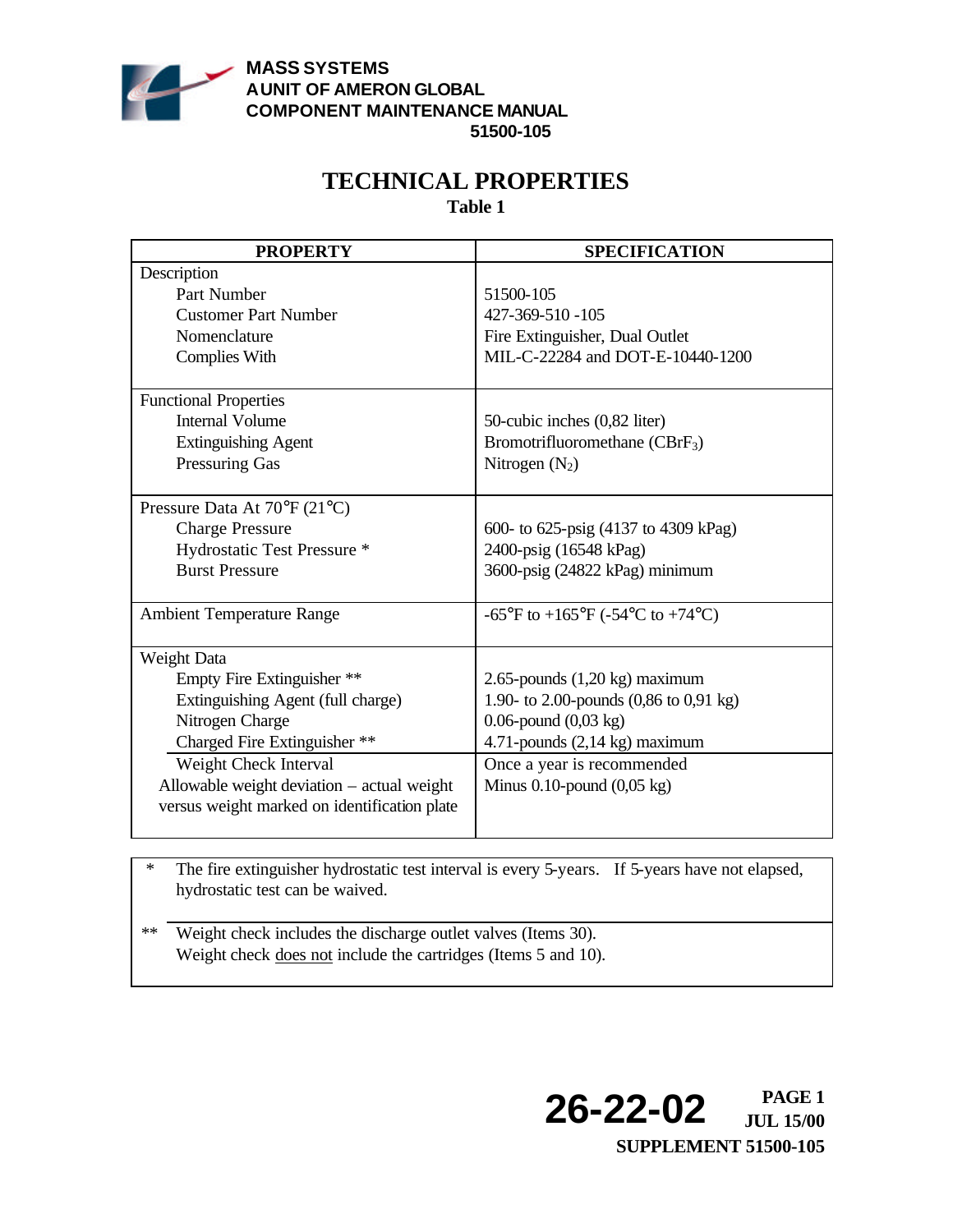

### **MASS SYSTEMS AUNIT OF AMERON GLOBAL COMPONENT MAINTENANCE MANUAL 51500-105**

| <b>PROPERTY</b>                         | <b>SPECIFICATION</b>                                                        |
|-----------------------------------------|-----------------------------------------------------------------------------|
| Cartridge Data, Dual Bridgewire         |                                                                             |
| Voltage                                 | 16- to 30-VDC                                                               |
| Current Rating - All Fire               | 3.5-amperes minimum                                                         |
| No Fire                                 | 1.0-ampere, 1.0-Watt for five-minutes maximum                               |
| <b>Test Current</b>                     | 0.02-ampere maximum continuous                                              |
| <b>Bridgewire Resistance</b>            | 0.9- to 1.1-Ohm                                                             |
| Electrical Connector, 3 Pin, Mates With | MS38999/26MA98SN (J 1 – red stripe)<br>MS38999/26MA98SA (J 2 - blue stripe) |
| Maximum Life – Service and Storage      | 10-years                                                                    |
| Classification                          | 1.4s, UN0323 (both cartridges)                                              |
| Torque                                  | 90 to 100 inch-pounds (10,2 to 11,3 N·m)                                    |
| <b>Lockwire Size</b>                    | 0.032-inch $(0,81$ mm)                                                      |
|                                         |                                                                             |
| Pressure Gauge Data                     |                                                                             |
| <b>Pressure Range</b>                   | 0- to 1500-psig, 100-psi increments                                         |
|                                         | (0 to 10342 kPag, 689,5 Kpag increments)                                    |
| <b>Accuracy Full Scale</b>              | $\pm$ 45-psig ( $\pm$ 310,3 kPag)                                           |
|                                         |                                                                             |
| <b>Outlet Disc Data</b>                 |                                                                             |
| <b>ID</b> Length                        | $0.255$ - to 0.265-inch (6,48 to 6,73 mm)                                   |
| <b>Flange Thickness</b>                 | 0.095- to 0.105-inch $(2,41)$ to 2,67 mm)                                   |
| Filler with Safety Relief Data          |                                                                             |
| Color Code                              | Blue                                                                        |
| <b>Thread Size</b>                      | MS33656-4                                                                   |
| Torque                                  | 110 to 130 inch-pounds $(12,4 \text{ to } 14,7 \text{ N}\cdot\text{m})$     |
|                                         |                                                                             |
| <b>Outlet Valve Assembly Data</b>       |                                                                             |
| <b>Thread Size</b>                      | MS33656G12 (typical – STD and BY-PASS)                                      |
| Torque                                  | 25 to 30 foot-pounds (33,9 to 40,7 N·m)                                     |
| <b>Lockwire Size</b>                    | 0.032-inch $(0,81$ mm)                                                      |
|                                         |                                                                             |

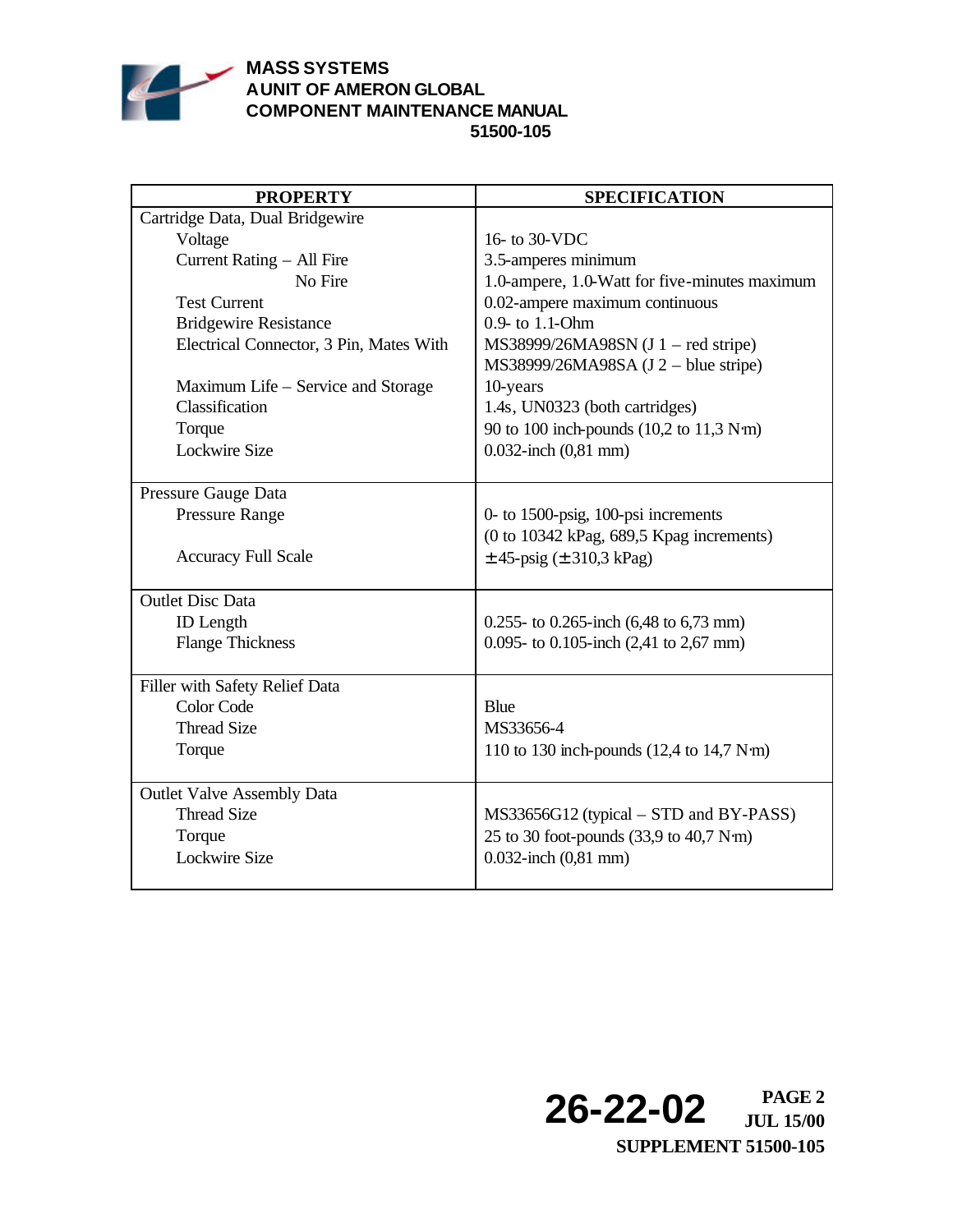

## **SPECIAL TOOLS, FIXTURES, AND EQUIPMENT**

Special tools, fixtures, and test equipment required for maintenance of the fire extinguishers are listed in Table 901. Equivalent items may be substituted.

| <b>NOMENCLATURE</b>                      | <b>PART OR</b>                        | <b>SOURCE (CAGE)</b>                                   |
|------------------------------------------|---------------------------------------|--------------------------------------------------------|
|                                          | <b>SPECIFICATION</b><br><b>NUMBER</b> |                                                        |
| Cap, Hydrostatic Test,<br>Discharge Boss | 91021-1                               | MASS Systems, A Unit of<br>Ameron Global, Inc. (0FRR4) |
| Charging Fixture                         | 23540-1                               | MASS Systems, A Unit of<br>Ameron Global, Inc. (0FRR4) |
| Cradle                                   | 91033-60                              | MASS Systems, A Unit of<br>Ameron Global, Inc. (0FRR4) |
| Discharge Tool                           | 91097-1                               | MASS Systems, A Unit of<br>Ameron Global, Inc. (0FRR4) |
| <b>Outlet Safety Cap</b>                 | 27319-1                               | MASS Systems, A Unit of<br>Ameron Global, Inc. (0FRR4) |
| Resurfacing Tool, Discharge Boss         | 91044-1                               | MASS Systems, A Unit of<br>Ameron Global, Inc. (0FRR4) |
| Resurfacing Tool, Fill Boss              | 91045-1                               | MASS Systems, A Unit of<br>Ameron Global, Inc. (0FRR4) |
| Safety Chamber, Cartridge                | 91035-1                               | MASS Systems, A Unit of<br>Ameron Global, Inc. (0FRR4) |
| <b>Welding Fixture</b>                   | 91100-1                               | MASS Systems, A Unit of<br>Ameron Global, Inc. (0FRR4) |

### **Special Tools, Fixtures, and Equipment Table 901**

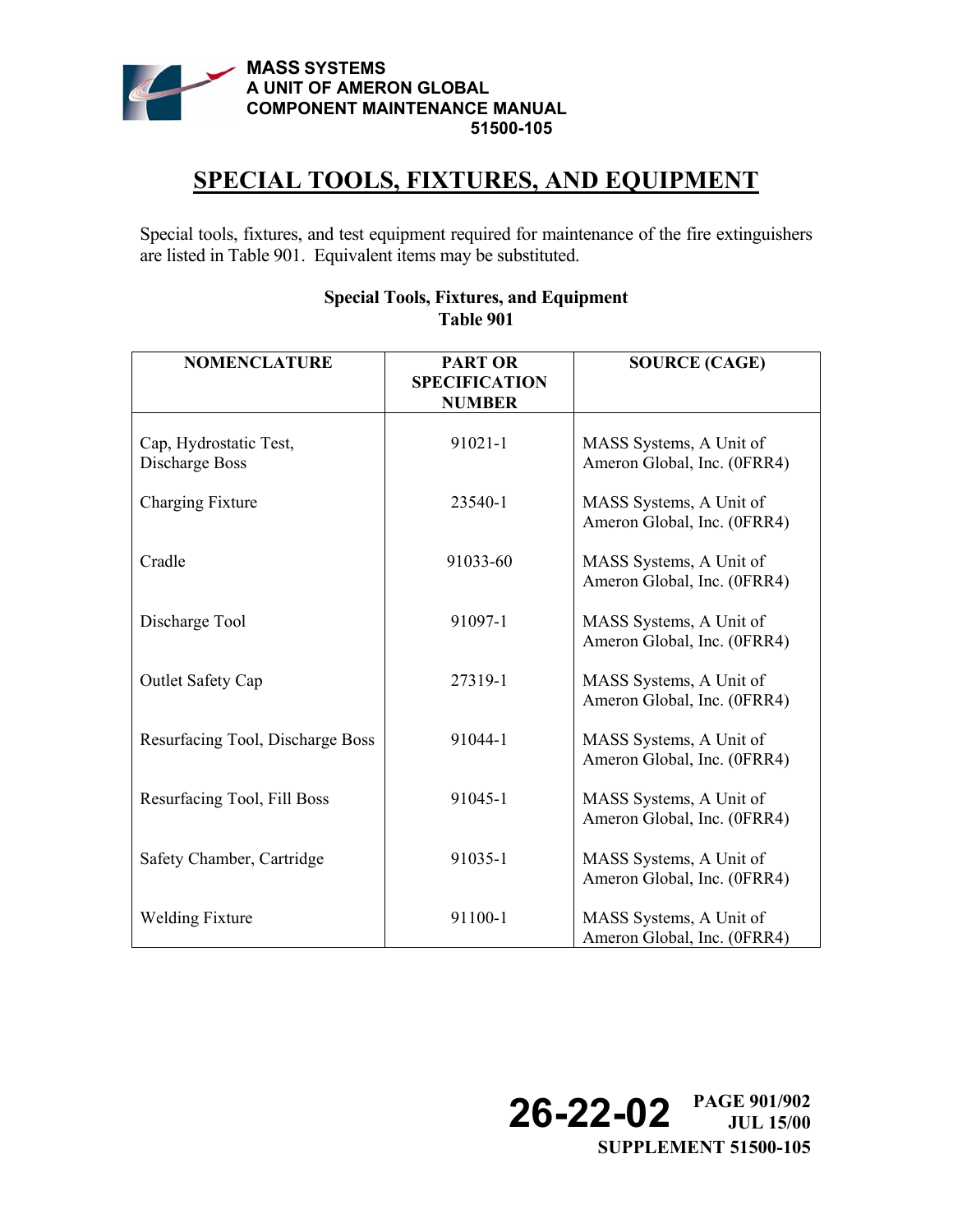

**IPL FIGURE 1. FIRE EXTINGUISHER EXPLODED VIEW**

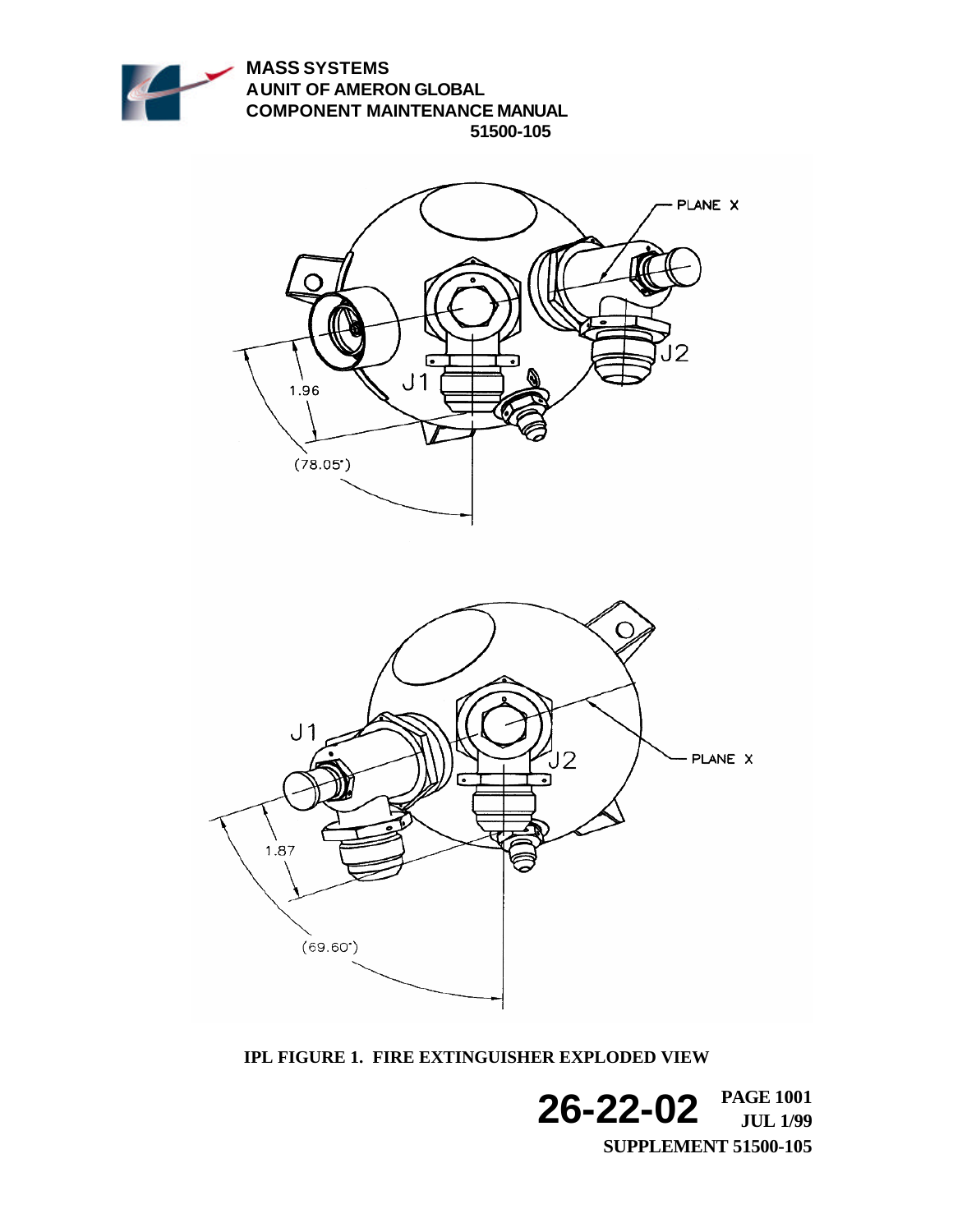

## **ILLUSTRATED PARTS LIST**



**IPL FIGURE 1. FIRE EXTINGUISHER EXPLODED VIEW**

**26-22-02 PAGE 1002 JUL 1/99 SUPPLEMENT 51500-105**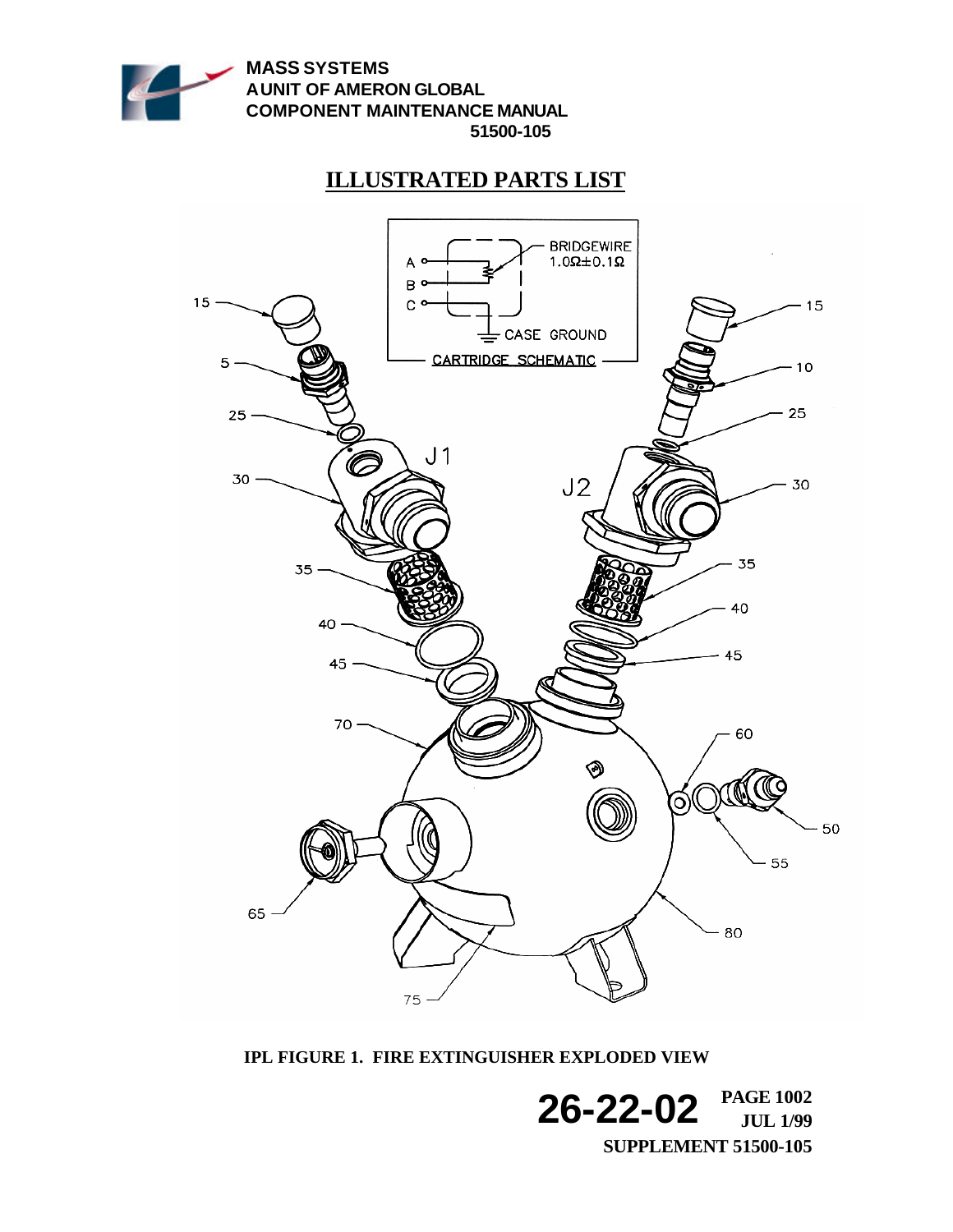

### **MASS SYSTEMS AUNIT OF AMERON GLOBAL COMPONENT MAINTENANCE MANUAL 51500-105**

### **ILLUSTRATED PARTS LIST**

| FIG.        | <b>PART</b>       | <b>AIRLINE</b> | <b>NOMENCLATURE</b>                                                 | <b>EFF</b> | <b>UNITS</b>   |
|-------------|-------------------|----------------|---------------------------------------------------------------------|------------|----------------|
| <b>ITE</b>  | <b>NUMBER</b>     | <b>PART</b>    |                                                                     |            | <b>PER</b>     |
| $\mathbf M$ |                   | NO.            | $1\ 2\ 3\ 4\ 5\ 6\ 7$                                               |            | <b>ASSY</b>    |
| NO.         |                   |                |                                                                     |            |                |
| $1 - 1$     | 51500-105         |                | FIRE EXTINGUISHER, 50-CUBIC INCH                                    |            | RF             |
| 5           | 30600-12          |                | CARTRIDGE, PRIMARY, J 1<br>(RED STRIPE CODE)                        |            | $\mathbf{1}$   |
| 10          | 30600-13          |                | CARTRIDGE, SECONDARY, J2<br>(BLUE STRIPE CODE)                      |            | $\mathbf{1}$   |
| 15          | CEC <sub>08</sub> |                | CAP, BLACK (CAPLUG) (NHA ITEM 5<br><b>AND 10)</b>                   |            | $\overline{2}$ |
| $-20$       | 24626-1           |                | . TAG, CAUTION (NHA ITEM 15)                                        |            | $\overline{2}$ |
| 25          | NAS1612-5         |                | O-RING (NHA ITEM 5 AND 10)                                          |            | $\overline{2}$ |
| 30          | 22730-2           |                | OUTLET VALVE, DISCHARGE,<br>$\ddot{\phantom{a}}$<br><b>STANDARD</b> |            | $\overline{2}$ |
| 35          | 22740-1           |                | <b>SCREEN WELDMENT</b>                                              |            | $\overline{2}$ |
| 40          | MS29513-023       |                | <b>O-RING</b>                                                       |            | $\overline{2}$ |
| 45          | 22720-1           |                | DISC, OUTLET                                                        |            | $\overline{2}$ |
| 50          | 20440-1           |                | FILLER VALVE WITH SAFETY<br><b>RELIEF</b>                           |            | $\overline{2}$ |
| 55          | MS29513-013       |                | O-RING                                                              |            | 1              |
| 60          | 20432-1           |                | SEAL, FILLER (COPPER)                                               |            | 1              |
| 65          | 13900-1           |                | <b>GAUGE, PRESSURE SWITCH</b><br>0- TO 1500-PSI (0 TO 10342 KPAG)   |            | 1              |
| 70          | 26117-1           |                | PLATE, IDENTIFICATION AND DATA                                      |            | 1              |

### **IPL FIGURE 1. FIRE EXTINGUISHER EXPLODED VIEW**

**26-22-02 PAGE 1003 JUL 1/99 SUPPLEMENT 51500-105**